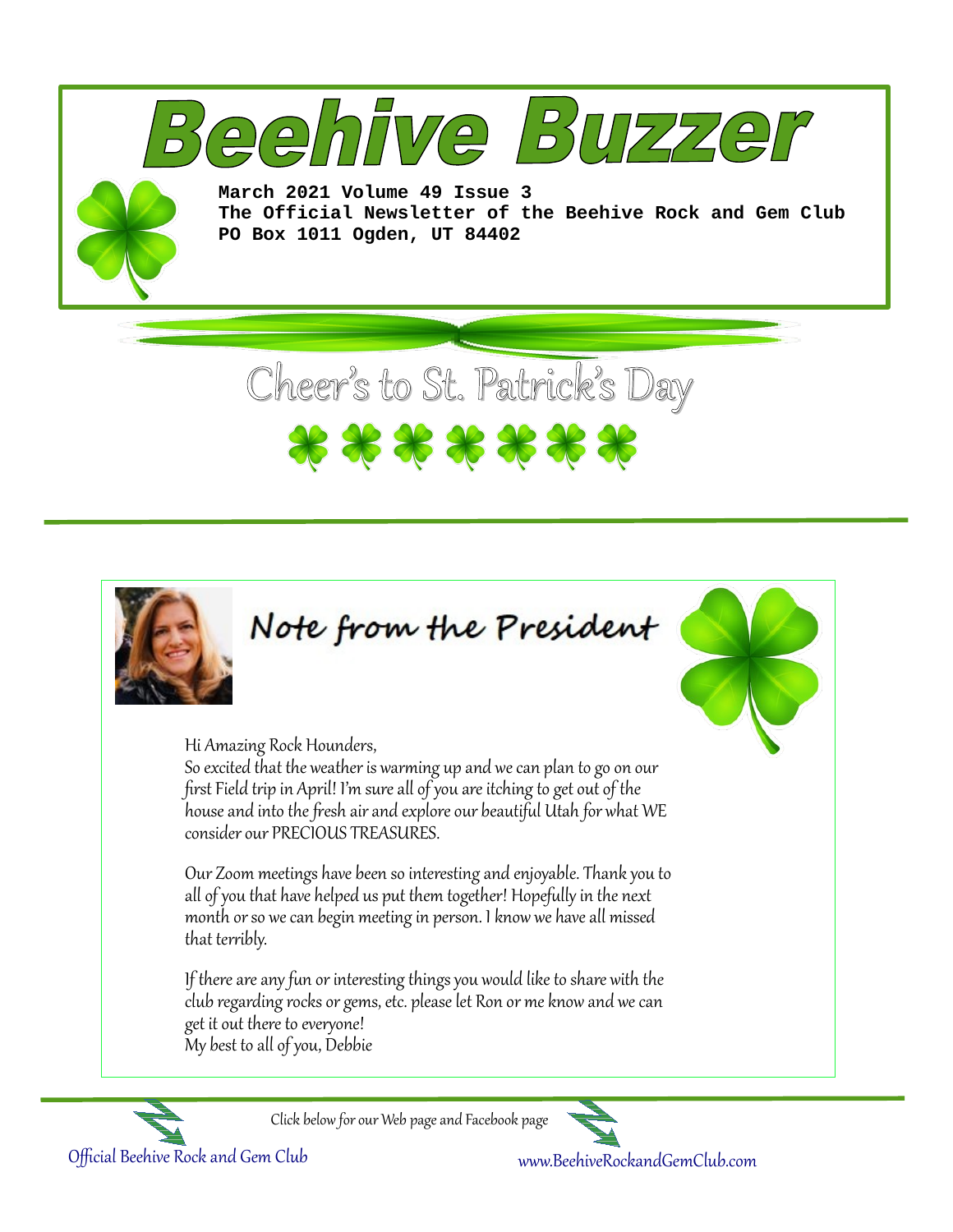## Beehive Buzzer Page 2

# Upcoming Club Meeting March 23rd 7pm PROGRAM

# \*\*\*\*\*\*\*\*TIME TO SHOW IT OFF\*\*\*\*\*\*\*\*\*

You get to participate in our up-coming ZOOM program this month. We want to have an online SHOW & TELL! And we want YOU to share something you're excited about. It can be something you've made, found, bought or traded for…just something you're proud of or think others might be interested in. (I hear Ron has a really cool, unusual Geode he bought.) Some have continued to cut and polish cabochons; some do wire-wrapping or silversmithing; some are doing unusual artwork with stone; some are finding cool ways to display rocks; and at least 3 are making spheres. (If you are selling your items you can "mention" that but ask those interested to call you after the meeting.) Whatever you are doing with rocks we're interested in seeing! (I've been moving rocks from one place to another…but probably not interesting.) Did anyone try the wire trees that were demonstrated last month? Even though we are a Rock Club there are many other talents you might have pursued through this stay-at-home time. You are welcome to share those too because, after-all, we're interested in YOU!

So gather what you want to share and maybe experiment with how you can best display them. Debbie will give some suggestions that night to help us show them better.

PLEASE join us online for a fun evening whether you will share or not. (But we hope you will!) Babette



# **Silent Auction**

Last months Silent Auction was intense. If you missed it we had some incredible rocks, lots of bidding and a really good time. Go online after the Club meeting to our Official Facebook page. The auction will stay up for 24 hours. You place your bid by creating a comment on the post that has the rock you want. Just post your bid.

This is the link>[Official Beehive Rock and Gem Club](https://www.facebook.com/groups/3184569274959212/)

Look over the assortment of rocks, post your bid. You will be notified if you win the bid. You will pay when you pick up your item. Please contact Debbie within a day or two to arrange pick up at the Larsen's home in Layton. The address will be given to you when you are notified that you are a winner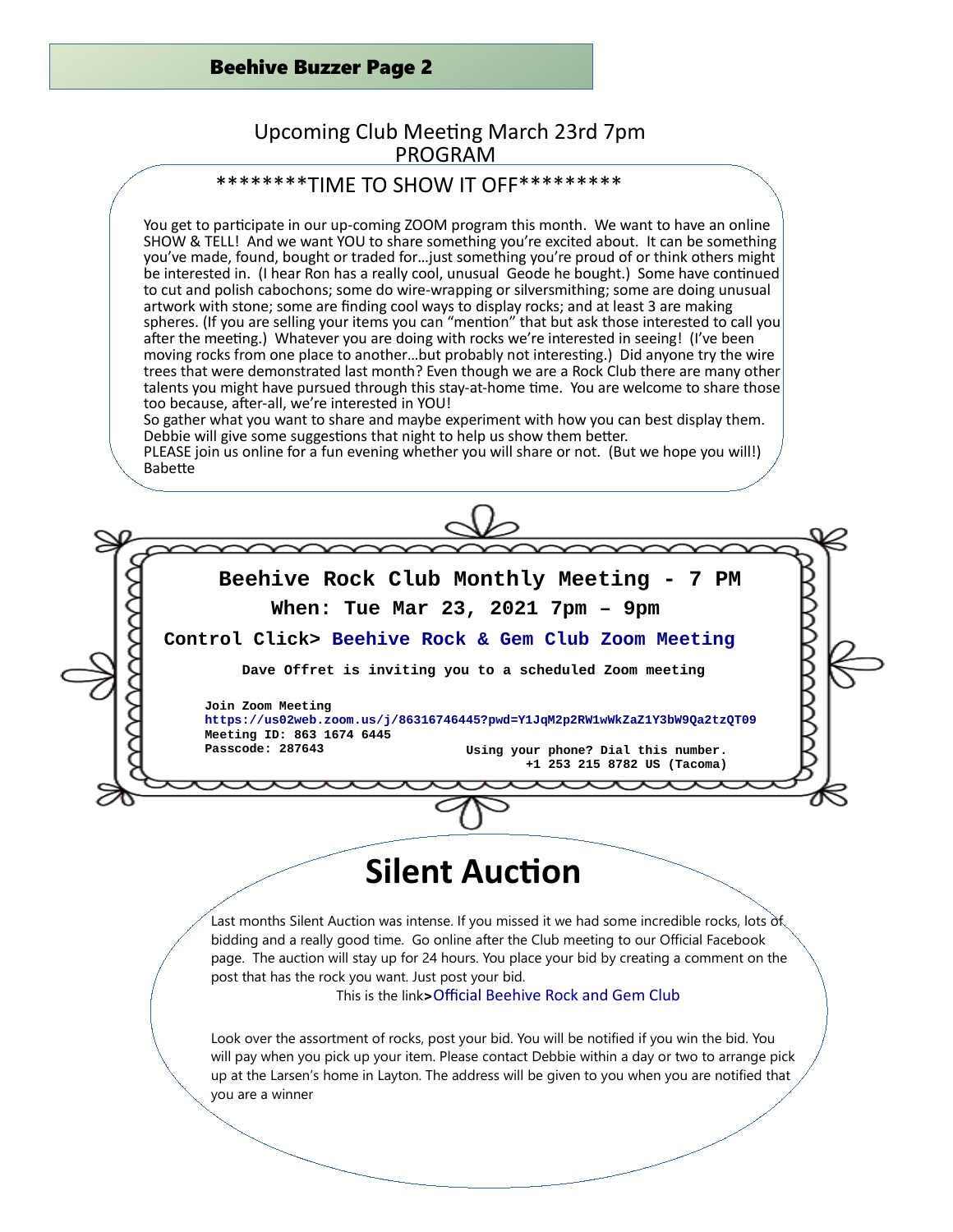## Beehive Buzzer Page 3

**With a bad year behind us, and a great year ahead of us, we may now want to spend some time with family and friends. How about inviting a family member or friends to come on a Rock Hounding field trip! Most trips are just a day getaway. On one or two we will stay over night. We need the time to not only gather some nice rocks but to gather memories. If they like what we do, tell them that they too can join our club. Dues are only \$11 for singles and \$16 for families. It is the best deal in town.**

**How do you pay your dues? Mail your check to Beehive Rock and Gem Club,** 

 **PO Box 1011 Ogden UT 84402**

# **Calendar of Events**

2021 Beehive Field Trips More specific details will be sent as we get closer to the dates

#### **April**:

Date: 24

Place: Pony Express, Simpson Springs and Topaz Mountain Area (mostly Agate Hill). Hunting: Dugway Geodes, Apache Tears, Butterscotch Babies, Tiffany Stone, Wild Horses Leader: Dave Offret

### **May**:

Date: 15 Place: Delta Area, Fossil Mountain, Rock Shops, Rock piles, etc. Leader: Jacquie and Wes Carroll

#### **June**:

Date: 19 - Longer weekend?? Trailers?? Place: Tony's Rockpile, Idaho < - Hunting: About everything you can think of! Leader: Jay Offret

#### **July**:

Date: 17 Place: Not Determined Leader:

#### **August**:

Date: 21 Place: Spiral Jetty, Box Elder county.. Hunting: Selenite Leader: Robyn Bunz

### **September**:

Date: 18 Place: Wendover Hunting: Amethyst crystals, Smoky Quartz Crystals, Plume Agate Leader: Dawn Culley

#### **October**:

Date: Wednesday – Saturday, TBD – Depending on the Moab Rock show weekend. Place: Floy Wash area – about 17 DIFFERENT kinds of rock! This will go for several days. Leader: Dave Offret

**November:** We may have another trip depending on weather and participation.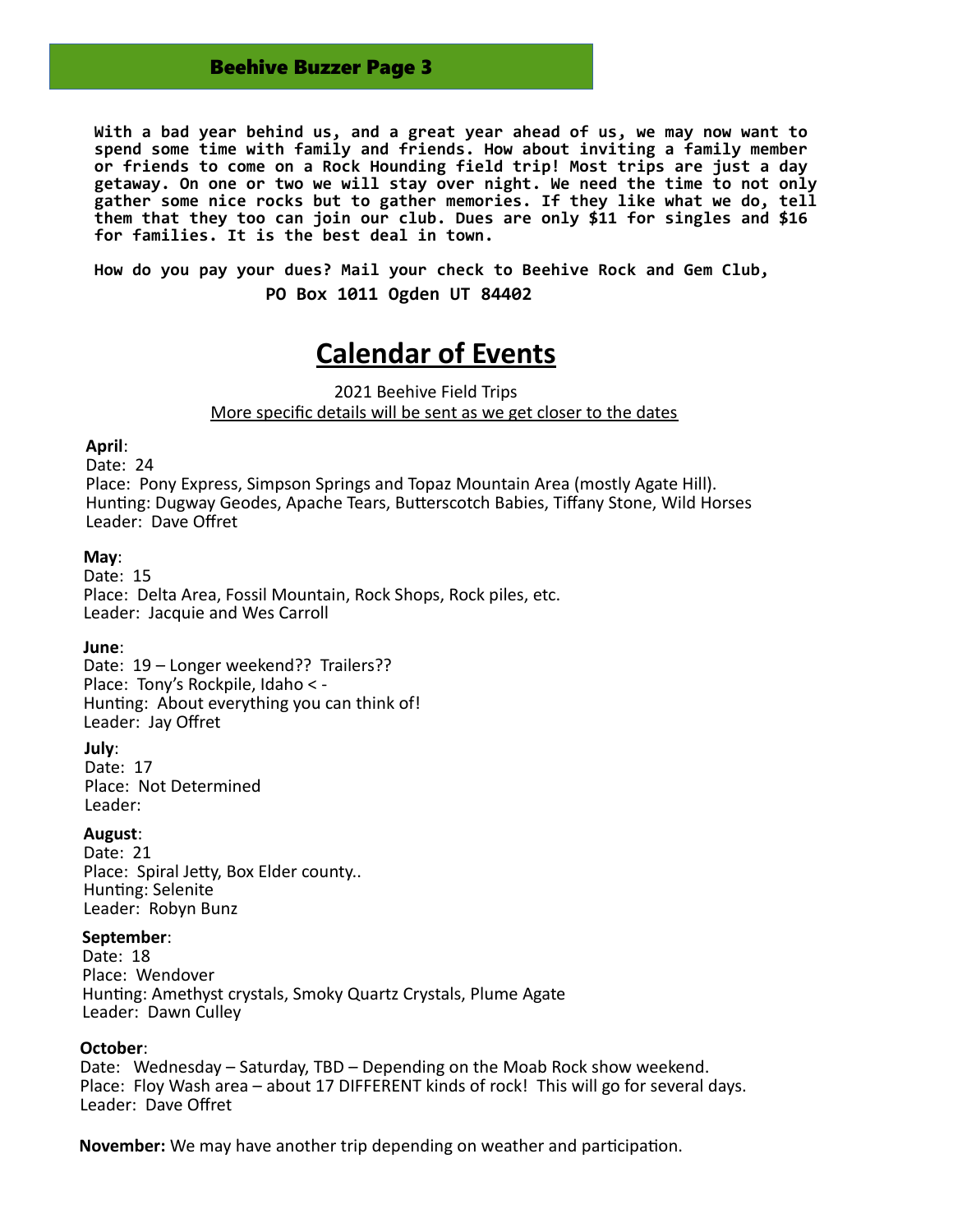# **Calendar of Events Continued**

Put this on your bucket list to do over and over. It is the semi annual

# Jay's Rock-A-Rama

April 17th 8am to Noon 5243 Old Post Road Ogden, UT 84403

Just for Fun!

# **Word Search**

**IWTHWIPAIOFDIKS** KAOIWOCBDBCNJWU YOGVLWNBDTOPAZL I U U C O E M D K M B S S D C ORSAEEAVEGROPTO **GMMHRLIVJRMXEPP AAORXTEOEISURYP RLKOEIZSIRITBWE NAISSKZXTWIWOBR** ECEEOPKDAIHTTNP **THAMETHYSTTFENE** I I L C G M W M P C S E I O Z HTOOWEBKSKXOPAL SEDZVYCSWZQWFXE **TPPZIMGEODESXAV** 

Wonderstone Celestite Malachite Amethyst Leaverite Garnet Quartz Copper Topaz Geode Opal Smokie Jasper Rose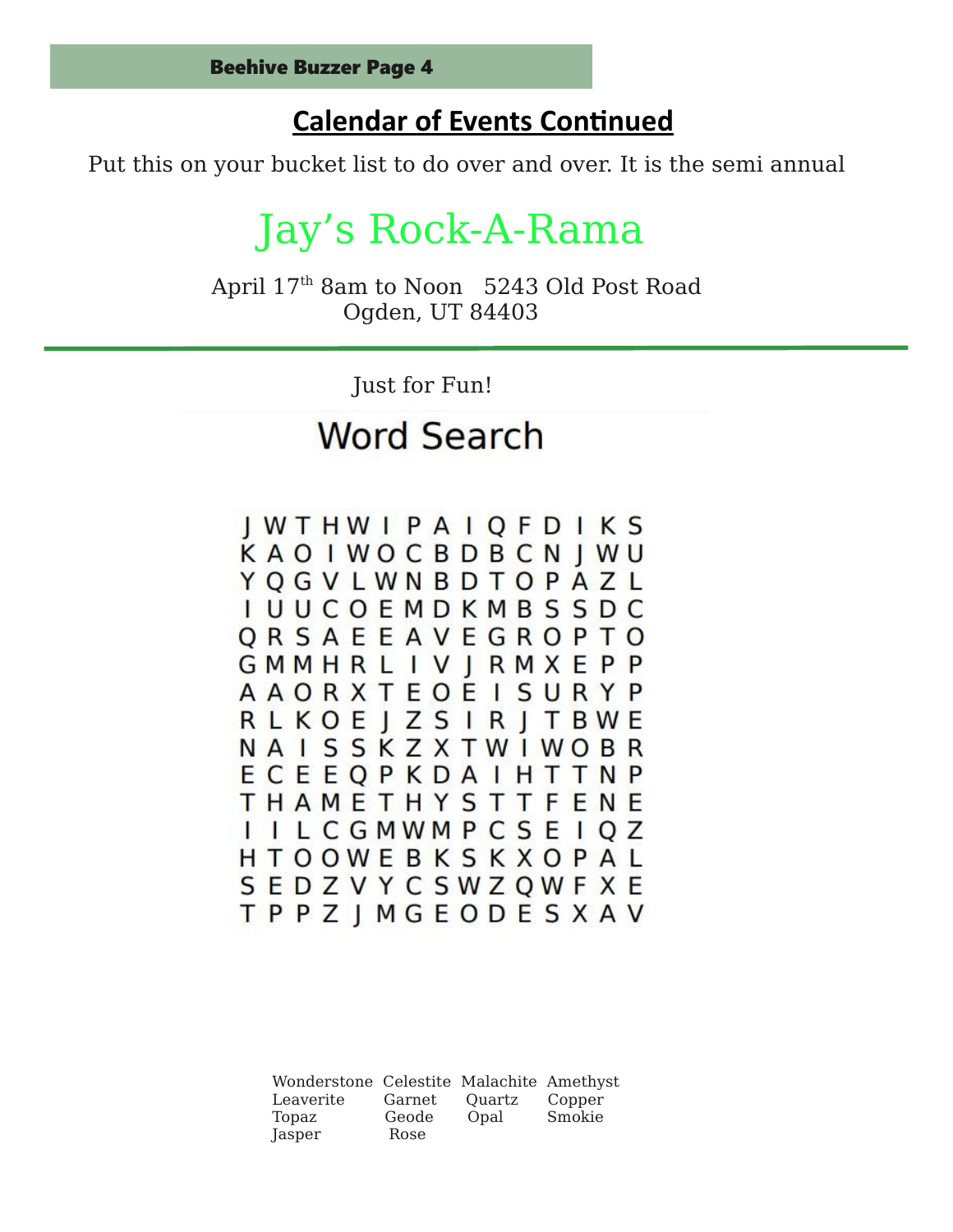# **Somethings you should Know!**

Scholarship Committee Report – 2021 January 18, 2021

Thus far two Rocky Mountain Federation clubs and the RMFMS itself have contributed to the AFMS Scholarship Foundation for the fiscal year of Nov. 1, 2020 through October 31, 2021. I sincerely wish to thank both of the clubs which have contributed to the Scholarship Foundation and of course the RMFMS.

The clubs, the amount they contributed, and the percentage to which that brings them are listed below. A percentage of 2500% would mean the equivalent of the club donating \$1/member for 25 years.

RMFMS \$4,139.65

Tulsa Rock & Mineral Society\*\* \$421.00 4700%

Wichita Gem & Mineral Society\*\* \$ 50.00 5600%

Total Donations \$4,610.65

Some of the donations from the Tulsa club were made in memory of Claudine Ruth Elmore, Bob Hicks, Jack Hill, and Billie Marie Need. The donation from the Wichita club was made in memory of Steven Hardin. I hope that we will have contributions from several other clubs this year. Remember that through the AFMS Scholarship Foundation, our RMFMS is able to award two \$4000 scholarships each year to graduate students majoring in the Earth Sciences. These donations are also an excellent way to honor members who have passed away.

Our Honorary RMFMS Scholarship Awardee this year is Dr. Paul D. Brooks a professor in the Department of Geology/Geophysics at the University of Utah. He was nominated by the Wasatch Gem & Mineral Society of Riverton/Salt Lake City, Utah. Dr. Brooks will select two outstanding Geology graduate students to receive our scholarships this year.

Respectfully submitted,

Richard Jaeger, Scholarship Chairman

#### AFMS ENDOWMENT FUND

**I am the Rocky Mountain Federation Regional Chairman for the AFMS Endowment Fund. Cheryl Neary, a member of the Eastern Federation, is the AFMS Endowment Fund Chair and also the AFMS Central Office Administrator. Basically, this is a raffle drawing with tickets being sold at \$5 each or five tickets for \$20. The drawing will be held at the RMFMS/AFMS Convention in Wyoming in June. People from around the American Federation donate prizes for the raffle – they may be jewelry, crystals, minerals, fossils, books, or other items, the value of which range generally from \$75 to \$200. Last year because the AFMS Show in Knoxville, TN was cancelled, there was no drawing.**

**As items are donated, pictures of them will appear in the AFMS Newsletter and on the American Federation Website <amfed.org>. There are generally around 30 items. This is a major way to financially support the American Federation's efforts on behalf of our hobby. Currently the funds go towards the Junior Rockhound Program, Judges Training, and preparing Programs for distribution to Regional Federations which can be used by individual clubs. Over \$4,000 was raised last year. Cheryl requests that the checks be sent to the regional chairs so that we may issue tickets and have a record of who has entered. Checks should be made payable to the "AFMS Endowment Fund". We then forward those checks to Pat LaRue, the AFMS Treasurer. I will fill out the proper number of tickets for each contribution, send the stubs to the donating individual, and get the tickets to the RMFMS/AFMS Show in Big Piney, Wyoming from June 17-20, to be put into the RMFMS bag. There will be at least one general prize ticket, maybe two or three, drawn from each of the bags for the seven regional federations. After that, all tickets will be dumped into one bag, and further drawings will take place until all the prizes have been awarded.**

**I hope that many of you will participate and hopefully be winners in Wyoming; but you need not be present to win. I would also be happy to accept any donated prizes for the raffle or they could be sent directly to Cheryl Neary; the more prizes, the more winners, and hopefully, more money raised. Cheryl's address is: 42 Jefferson Ave., Patchogue, NY 11772. I am donating an ammonite fossil from Madagascar myself and my wife Linda is donating a gemstone necklace. My contact information is provided below. Please share this information with your club members and thanks for your consideration. Richard D. Jaeger**

**3515 E. 88th St. Tulsa, OK**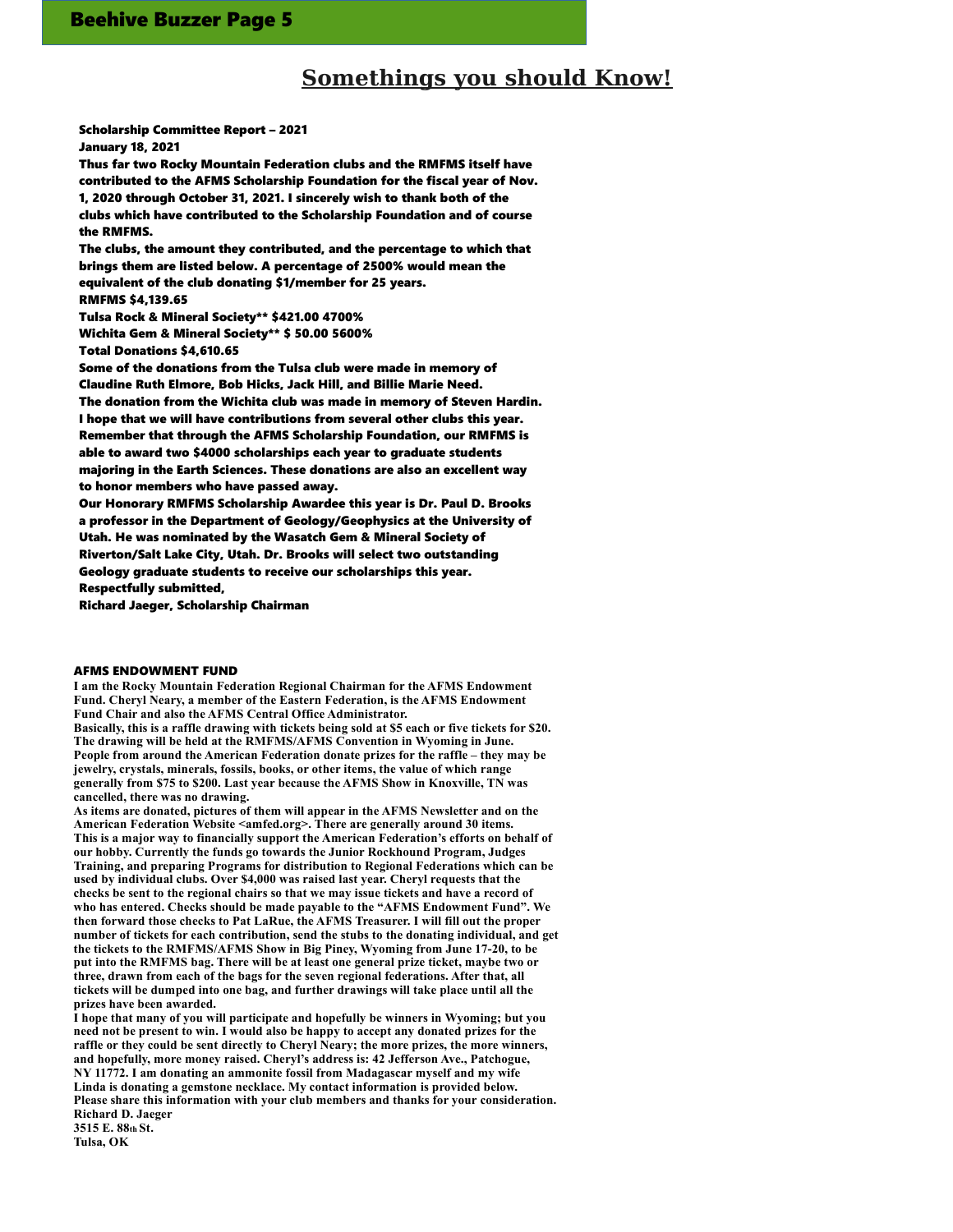# **What's coming up?**

# **Sublette County Rock Hounds' Gem & Mineral Show** 2021





Contact: jimgray@wyoming.com or schafma1@hotmail.com

# **Listing Details**



# Cache Rock and Gem Club Mineral Show -05/13/2021

Start Date: 05/13/2021 End Date: 05/15/2021 Hours: Thurs/Fri 10:00 - 8:00 Sat 9:00 - 6:00 Contact: LuAnn Willmore Contact Phone: -Venue: Cache County Events Center Address: 490 S 500 W Logan, UT Website: http://cacherockgemclub.weebly.com/ Types: Rock & Mineral Shows Is this your listing? Claim it now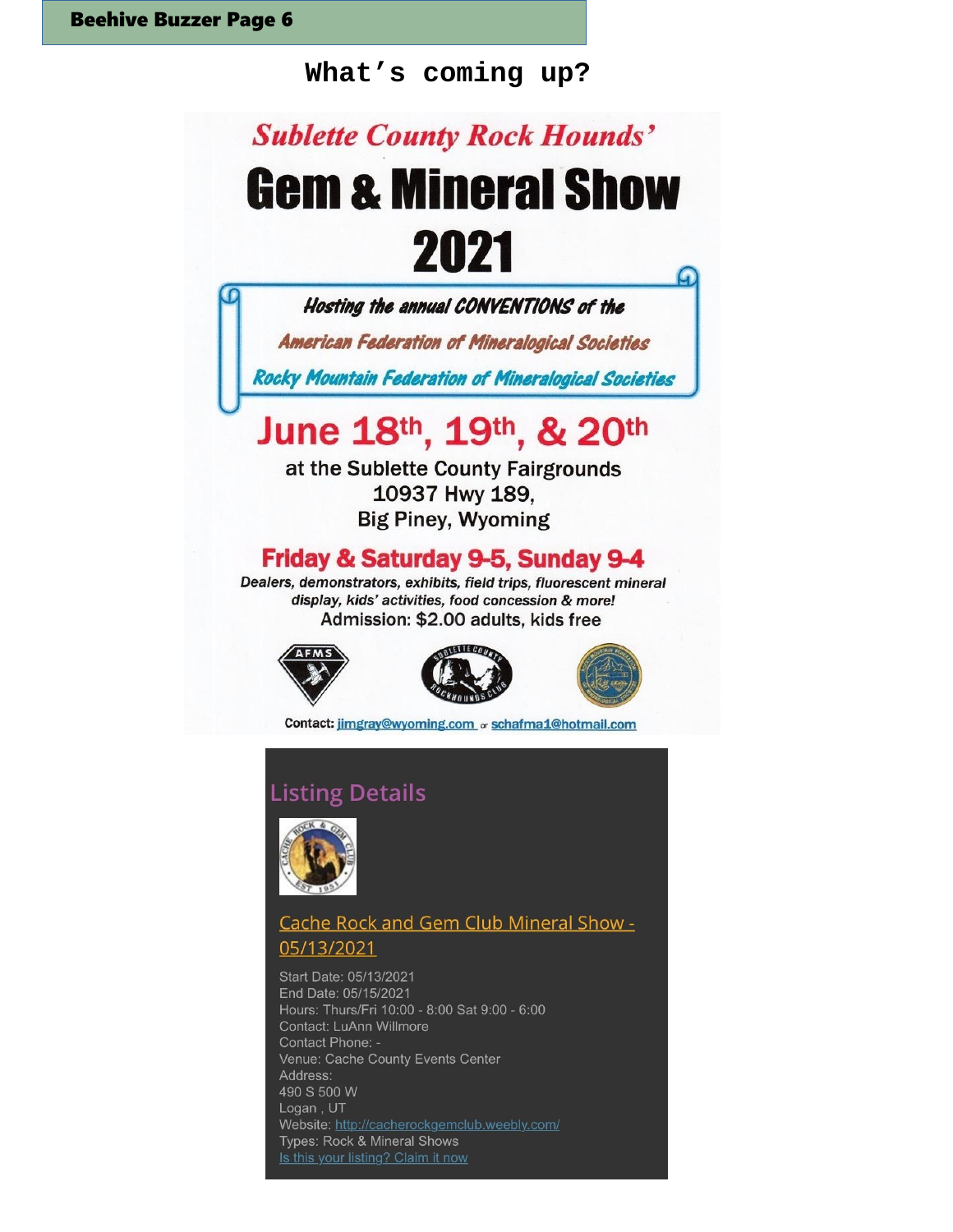# In Remembrance

Davy Numbers 82 years old born in October of 1938, passed on February 18, 2021. He lived a simple life and did not care for pretenses. Davy was a good friend to everybody he knew and was generous to a fault often making gifts for others. He worked as a volunteer at the lapidary. Loved to work on stones and especially copper. Many of us have bracelets, necklaces, etc. he made us. He also enjoyed delivering "Meals on Wheels" with Amber. His lives work was as a shop teacher for the Davis School District. His students kept in touch visiting him frequently at the Senior Center. He had a big smile that lit up a room, loved singing to Western songs, enjoyed the outdoors and answered the phone by saying"Crockett" Yes, Davy we will all miss you tremendously!





#### Raymond William Law

Age 86 died peacefully at his home on Saturday morning February 20, 2021 after years of declining health. He was born in Warren, Utah, on May 17, 1934 to George C. and Annie C. (Hansen) Law.

On October 12, 1956, he married Judy A. Bush in the Logan, Utah temple of the Church of Jesus Christ of Latter-day Saints. On the day they got home from their honeymoon, he received a draft notice from the Army. He worked as a crew chief for a medical helicopter unit. After that he worked as an electrician at Hill AFB. They lived most of their lives in Roy, Utah. He enjoyed fixing all kinds of things and ran a TV repair business, and later repaired cameras. After he retired from Hill, he worked as a playground supervisor and janitor at Roy Elementary. He never lost his interest in fixing machines of all kinds.

He got an Associates degree at Weber State College. He enjoyed playing in a Bluegrass band. He was interested in Geology, collected rocks, made jewelry, and joined Beehive Rock and Gem club. He really enjoyed going on rockhounding trips with friends.

He was survived by his wife Judy, his 3 sons: Doug (Fern) Law, Dave (Veldora) Law, Rob (Cindy) Law, a daughter, Barbara Law, 10 grandchildren, 13 great-grandchildren, 3 sisters: RaNae Thompson, Lois McLeighton, Sharon Eva, 2 brothers: Morris (Beverly) Law, and George Law.